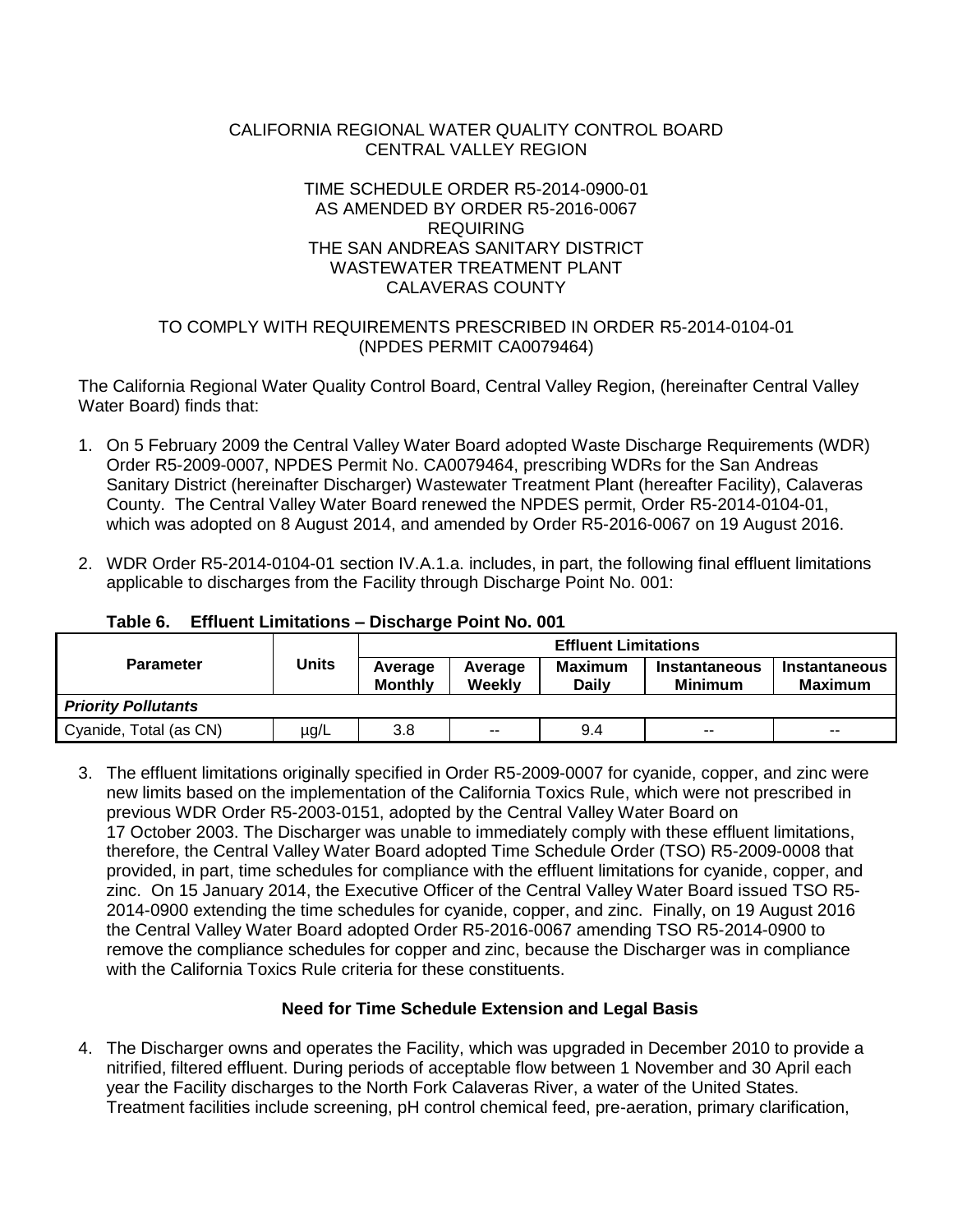trickling filtration, intermediate clarification, extended aeration activated sludge processing, final clarification, cloth media filtration, chlorination, and dechlorination.

5. On 1 May 2013 the Discharger submitted a request and justification for an extension of the existing compliance schedule for cyanide that provided information supporting the infeasibility to immediately comply with the new effluent limitations prescribed in Order R5-2009-0007. The December 2010 Facility upgrades were expected to result in compliance with the cyanide effluent limits. However, continued non-compliance has occurred since the upgrades. The Discharger has requested time to complete its source control investigations, possibly conduct a Mixing Zone and Dilution Study, and evaluate alternative disinfection treatment options. Since TSO R5-2009-0008 was adopted, the Discharger has made diligent efforts through the construction of tertiary filtration to reduce the formation of cyanide in the effluent, but is still unable to comply with the final effluent limits.

#### **Mandatory Minimum Penalties**

- 6. California Water Code sections 13385(h) and (i) require the Central Valley Water Board to impose mandatory minimum penalties (MMP's) upon dischargers that violate certain effluent limitations. California Water Code section 13385(j)(3) exempts the discharge from mandatory minimum penalties "*where the waste discharge is in compliance with either a cease and desist order issued pursuant to Section 13301 or a time schedule order issued pursuant to Section 13300 or 13308, if all the*  [specified] *requirements are met...for the purposes of this subdivision, the time schedule may not exceed five years in length...*".
- 7. Per the requirements of California Water Code section 13385(j)(3), the Central Valley Water Board finds that:
	- a. This Order specifies the actions that the Discharger is required to take in order to correct the violations that would otherwise be subject to California Water Code sections 13385(h) and (i).
	- b. To comply with final effluent limitations for cyanide, the Discharger had determined that while the sample preservation process and chlorine dose may be contributing to the elevated cyanide formation in the Facility's effluent, an additional five years is necessary to: 1) further investigate the feasibility of alternatives associated with the sample preservation process, 2) determine the feasibility of reliable cyanide source control, 3) if reliable source control is not feasible, then the Discharger would conduct a mixing zone and dilution study for cyanide, 4) if the Central Valley Water Board determines that dilution credits for cyanide are not appropriate, then the Discharger would need to design, finance, and build a UV disinfection system.
	- c. This Order establishes a time schedule to bring the waste discharge into compliance with the effluent limitations that is as short as possible, taking into account the technological, operational, and economic factors that affect the design, development, and implementation of the control measures that are necessary to comply with the effluent limitations.
- 8. The final effluent limitations for cyanide became applicable to the waste discharge on the effective date of WDR Order R5-2009-0007 (5 February 2009). TSO R5-2009-0008 provided protection from MMPs for violations of effluent limitations for cyanide from 5 February 2009 until the issuance of this Order (15 January 2014).
- 9. By statute, a Time Schedule Order may provide protection from MMPs for no more than five years, except as provided in CWC section 13385(j)(3)(C)(ii).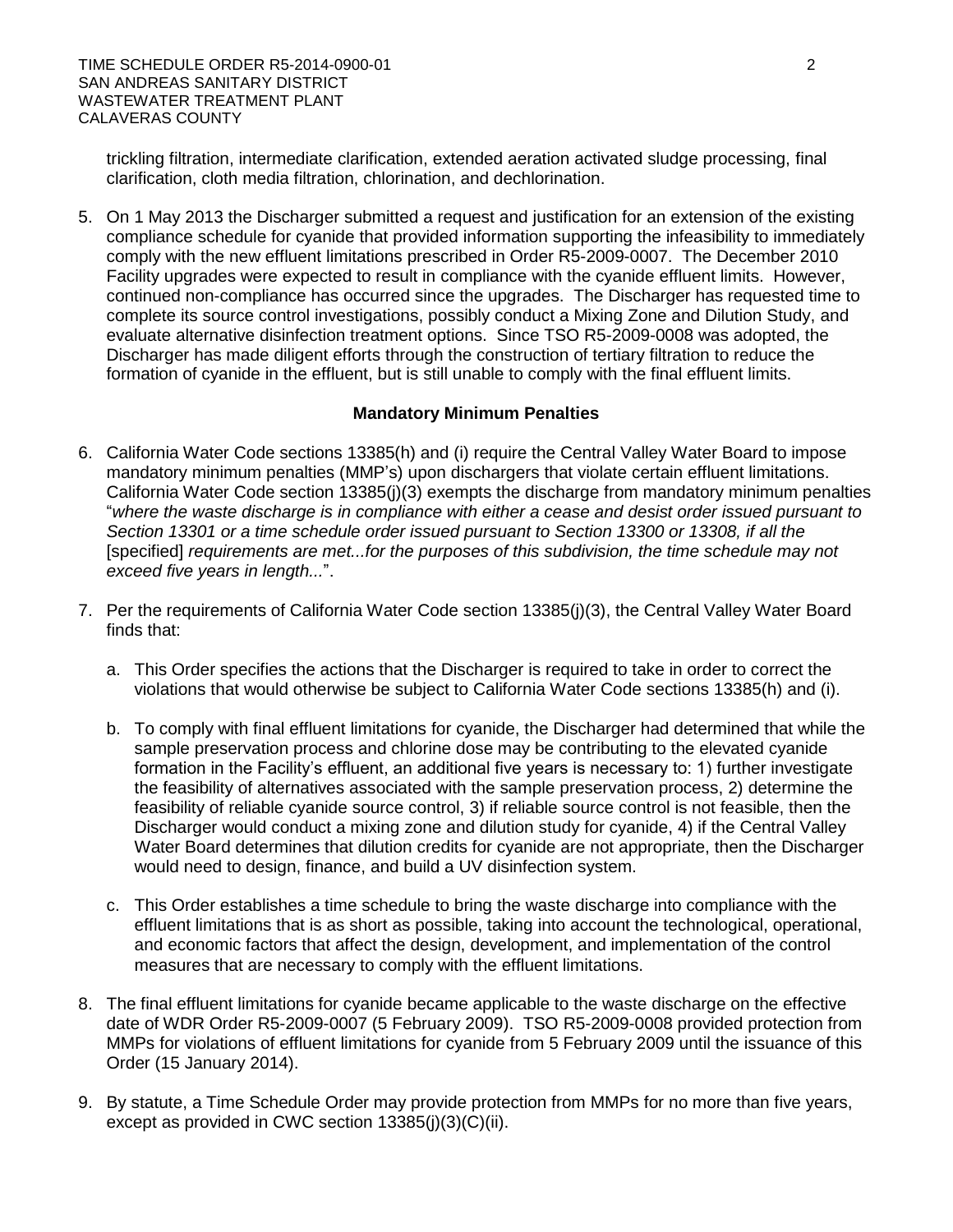- 10. Per the requirements of CWC Section 13385(j)(3)(C)(ii)(II) for the purpose of treatment facility upgrade, the time schedule shall not exceed five years. Per the requirements of 13385(j)(3)(C)(ii)(II) following a public hearing, and upon a showing that the Discharger is making diligent progress toward bringing the waste discharge into compliance with the effluent limitation, the Central Valley Water Board may extend the time schedule for an additional five years, if the Discharger demonstrates that the additional time is necessary to comply with the effluent limitation. In accordance with CWC Section 13385(j)(3)(C)(ii)(II) the total length of the time schedule is less than five years. The Central Valley Water Board finds, as described in previous findings in this Order, that the Discharger has demonstrated due diligence through the construction of tertiary filtration and is making diligent progress to bring the waste discharge into compliance with final effluent limitations for cyanide contained in WDR Order R5-2014-0104-01.
- 11. Compliance with this Order exempts the Discharger from MMP's for violations of the final effluent limitations for cyanide found in WDR Order R5-2009-0007 and WDR Order R5-2014-0104-01 from the date of this Order (15 January 2014) until 1 December 2018.
- 12. In accordance with CWC section 13385(j)(3)(C), the total length of protection from mandatory minimum penalties for the final effluent limitations for cyanide do not exceed ten years.
- 13. This Order provides a time schedule for completing the actions necessary to ensure compliance with the final effluent limitations for cyanide contained in WDR Order R5-2009-0007 and WDR Order R5-2014-0104-01. Since the time schedule for completion of actions necessary to bring the waste discharge into compliance exceeds one year, this Order includes interim effluent limitations and interim requirements and dates for their achievement.
- 14. The compliance time schedules in this Order include performance-based interim effluent limitations for cyanide. The calculated interim average monthly effluent limitations (AMEL) and maximum daily effluent limitations (MDEL) for cyanide are based on the current treatment plant performance. In developing effluent limitations, the USEPA has developed a statistical approach in which the estimated maximum effluent concentration is calculated as the upper bound of the log normal distribution of effluent concentrations at a high confidence level. Table 3-1 *Reasonable Potential Multiplying Factors: 99% Confidence Level and 99% Probability Basis,* in USEPA's Technical Support Document For Water Quality-based Toxics Control, March 1991, (EPA/505/2-90-001) (TSD). The interim performance based AMELs in this Order are established as the estimated maximum effluent concentration determined through the above mentioned method. The interim performancebased MDELs in this Order were established using the procedures described in Table 5-3. *Multipliers for Calculating Maximum Daily Permit Limits From Average Monthly Permit Limits*, in USEPA's TSD by multiplying the interim AMELs by the MDEL/AMEL multipliers. In calculating interim effluent limitations for cyanide seasonal effluent data (1 November through 30 April) from December 2010 through April 2013 was used. Derivation of the interim effluent limitations is summarized below.

| <b>Constituent</b>               | <b>Units</b> | <b>Maximum</b><br><b>Effluent</b><br><b>Concentration</b><br>(MEC) | <b>Mean</b> | <b>Standard</b><br><b>Deviation</b> | # of<br><b>Samples</b> | Average<br><b>Monthly</b><br><b>Effluent</b><br><b>Limitation</b><br>(AMEL) | <b>Maximum</b><br><b>Daily</b><br><b>Effluent</b><br>Limitation<br>(MDEL) |
|----------------------------------|--------------|--------------------------------------------------------------------|-------------|-------------------------------------|------------------------|-----------------------------------------------------------------------------|---------------------------------------------------------------------------|
| Cyanide                          | µg/L         | 11                                                                 | 4.3         | 3.5                                 | 13                     | 39                                                                          | 90 <sup>1</sup>                                                           |
| .<br>$\sim$ $\sim$ $\sim$ $\sim$ |              |                                                                    |             |                                     |                        |                                                                             |                                                                           |

MDEL for Cyanide calculated using a multiplier of 2.31.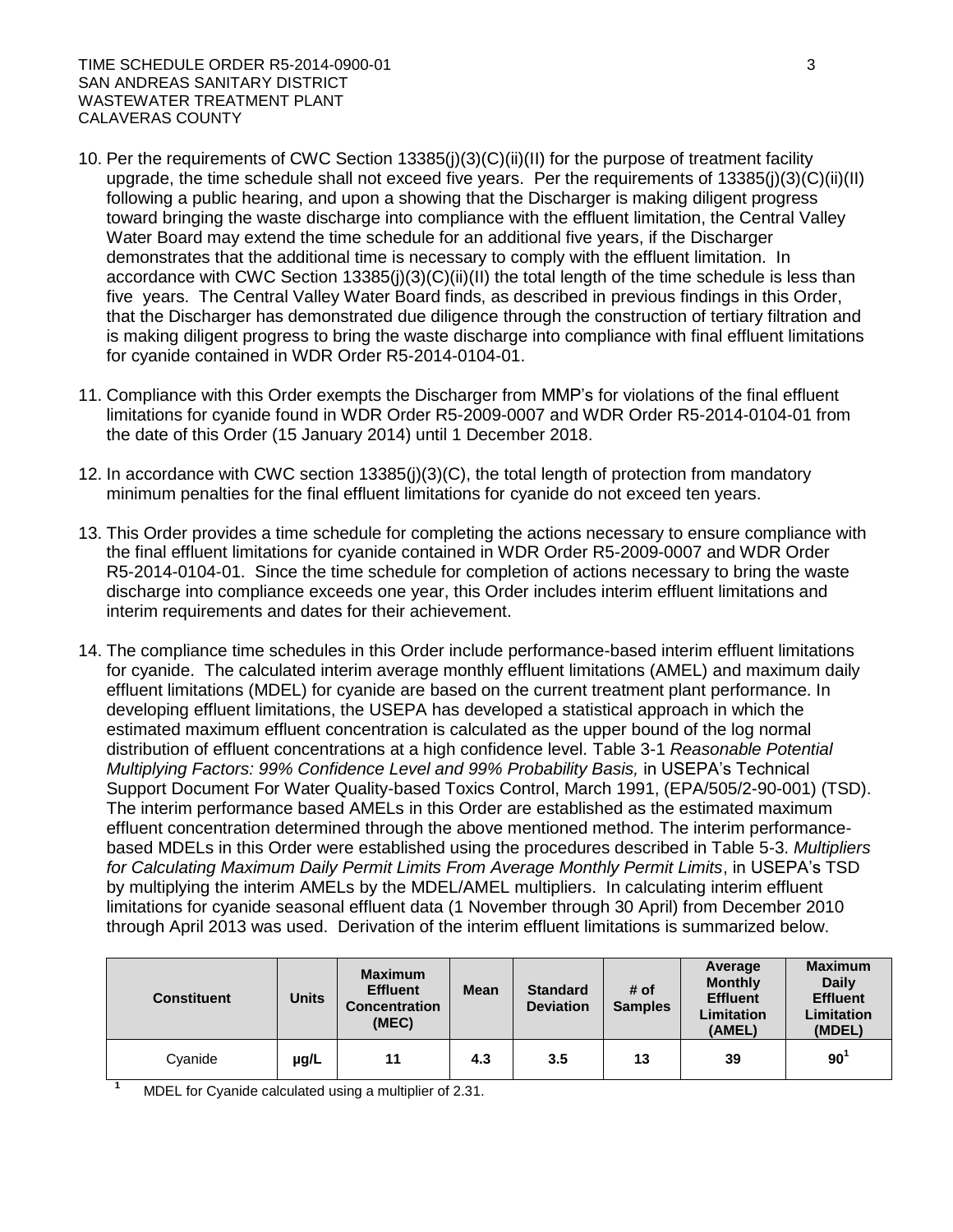TIME SCHEDULE ORDER R5-2014-0900-01 4 SAN ANDREAS SANITARY DISTRICT WASTEWATER TREATMENT PLANT CALAVERAS COUNTY

- 15. The Central Valley Water Board finds that the Discharger can maintain compliance with the interim effluent limitations included in this Order. Interim effluent limitations are established when compliance with the final effluent limitations cannot be achieved by the existing Facility. Discharge of constituents in concentrations in excess of the final effluent limitations, but in compliance with the interim effluent limitations, can significantly degrade water quality and adversely affect the beneficial uses of the receiving stream on a long-term basis. The interim effluent limitations, however, establish an enforceable ceiling concentration until compliance with the final effluent limitation can be achieved.
- 16. If an interim effluent limit contained in this Order is exceeded, then the Discharger is subject to MMPs for that particular exceedance as it will no longer meet the exemption in CWC 13385(j)(3). It is the intent of the Central Valley Water Board that a violation of an interim monthly effluent limitation subjects the Discharger to only one MMP for that monthly averaging period. In addition, a violation of an interim daily maximum effluent limit subjects the Discharger to one MMP for the day in which the sample was collected.

#### **Other Regulatory Requirements**

- 17. California Water Code section 13300 states: "*Whenever a regional board finds that a discharge of waste is taking place or threatening to take place that violates or will violate requirements prescribed by the regional board, or the state board, or that the waste collection, treatment, or disposal facilities of a discharger are approaching capacity, the board may require the discharger to submit for*  approval of the board, with such modifications as it may deem necessary, a detailed time schedule of *specific actions the discharger shall take in order to correct or prevent a violation of requirements*."
- 18. Water Code section 13267 states in part: *In conducting an investigation specified in subdivision (a), the regional board may require that any person who has discharged, discharges, or is suspected of having discharged or discharging, or who proposes to discharge waste within its region, or any citizen or domiciliary, or political agency or entity of this state who has discharged, discharges, or is suspected of having discharged or discharging, or who proposes to discharge, waste outside of its region that could affect the quality of waters within its region shall furnish, under penalty of perjury, technical or monitoring program reports which the regional board requires. The burden, including costs, of these reports shall bear a reasonable relationship to the need for the report and the benefits*  to be obtained from the reports. In requiring those reports, the regional board shall provide the *person with a written explanation with regard to the need for the reports, and shall identify the evidence that supports requiring that person to provide the reports.*
- 19. The Discharger owns and operates the wastewater treatment facility which is subject to this Order. The technical and monitoring reports required by this Order are necessary to determine compliance with the WDRs and with this Order.
- 20. Issuance of this Order is exempt from the provisions of the California Environmental Quality Act (Pub. Resources Code, § 21000 et seq.) ("CEQA") pursuant to Water Code section 13389, since the adoption or modification of a NPDES permit for an existing source is statutorily exempt and this Order only serves to implement a NPDES permit. (*Pacific Water Conditioning Ass'n, Inc. v. City Council of City of Riverside* (1977) 73 Cal.App.3d 546, 555-556.).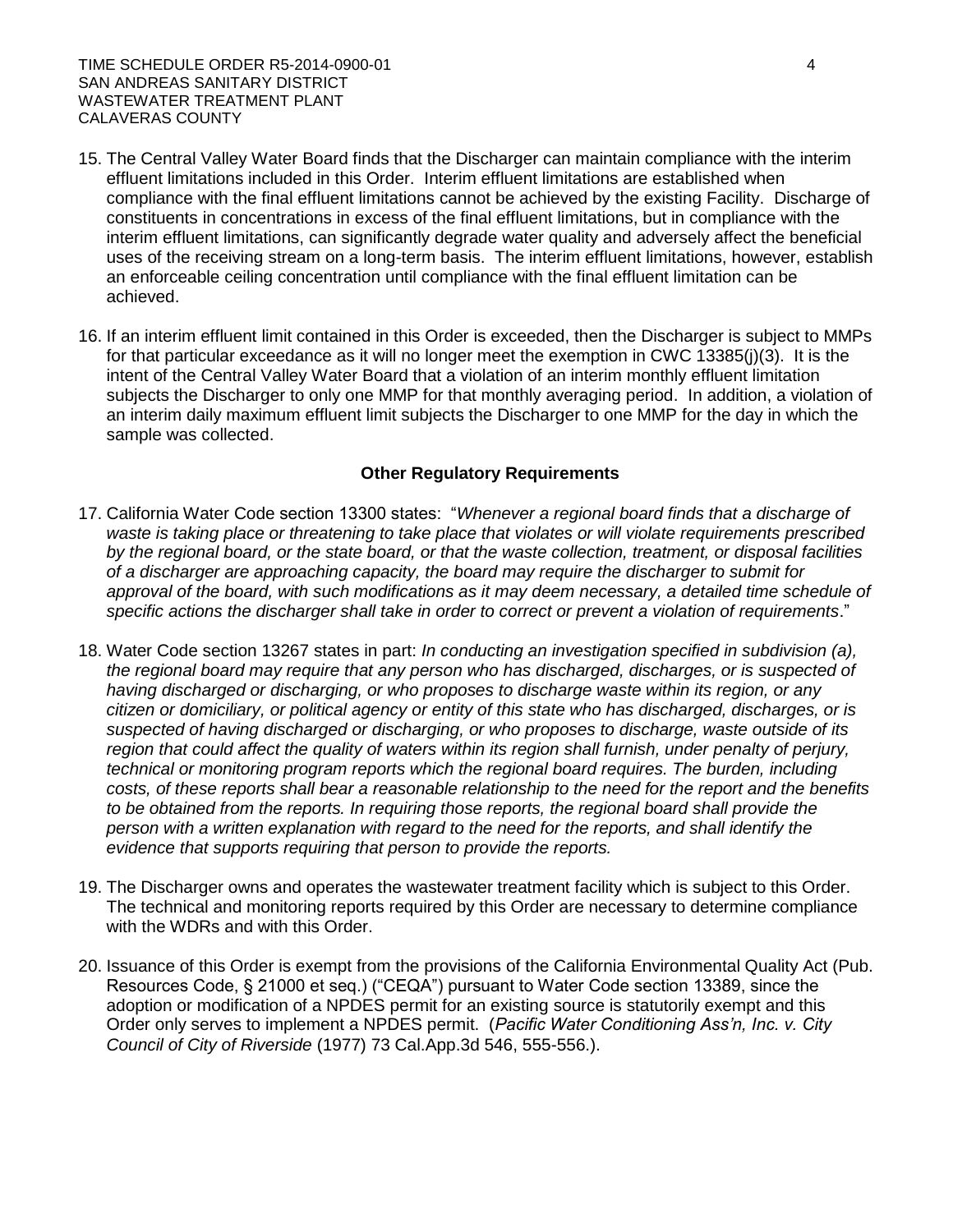- 21. On 10 December 2009, the Central Valley Water Board adopted Resolution R5-2009-0114 to provide explicit authority to the Executive Officer to issue or modify time schedule orders, and to make this authority known to the public and regulated community. This Order may be issued by the Executive Officer of the Central Valley Water Board.
- 22. The Central Valley Water Board has notified the Discharger and interested agencies and persons of its intent to extend the compliance schedule for cyanide contained in Time Schedule Order R5-2009-0008 for this discharge and has provided them with an opportunity to submit their written views and recommendations. No adverse public comments were received during the 30-day public comment period as required pursuant to Water Code section 13167.5.

# **IT IS HEREBY ORDERED THAT:**

- 1. Time Schedule Order R5-2009-0008 is rescinded upon the effective date of this Order except for enforcement purposes.
- 2. Pursuant to California Water Code Sections 13300 and 13267, the Discharger shall comply with the following time schedule to submit reports and ensure completion of the compliance project described in Finding 7.b, above, for cyanide:

| <b>Task</b>                                                                                                                                                                                                                                                                                                                                                                                                       | <b>Compliance Date</b> |
|-------------------------------------------------------------------------------------------------------------------------------------------------------------------------------------------------------------------------------------------------------------------------------------------------------------------------------------------------------------------------------------------------------------------|------------------------|
| Annual Progress Reports. The Discharger shall submit annual progress reports. The<br>progress reports shall detail what steps have been implemented towards achieving<br>compliance with waste discharge requirements, including studies, construction progress,<br>evaluation of measures implemented, and recommendations for additional measures as<br>necessary to achieve full compliance by the final date. | 1 November, annually   |
| <b>Source Control / Sample Preservation.</b> Submit report regarding the feasibility of<br>reliable cyanide source control to comply with the final effluent limitations for cyanide, as<br>well as the feasibility of sample preservation alternatives.                                                                                                                                                          | 1 September 2014       |
| Mixing Zone Study. If reliable source control is not feasible, then the Discharger would<br>conduct a mixing zone and dilution study for cyanide. Submit mixing zone study for<br>cyanide and request dilution credits.                                                                                                                                                                                           | 1 March 2015           |
| <b>Construction Upgrades.</b> If source control and/or a regulatory mixing zone do not result<br>in compliance with the final effluent limitations for cyanide, the Discharger shall submit<br>construction schedule to implement improvements to meet the final effluent limitations.                                                                                                                            | 1 September 2016       |
| Final Compliance. Comply with the Final Effluent Limitations for cyanide.                                                                                                                                                                                                                                                                                                                                         | 1 December 2018        |

3. The following interim effluent limitations shall be effective immediately. The interim effluent limitations for cyanide shall be effective until **30 November 2018**.

| <b>Parameter</b> | Units | <b>Interim Maximum</b><br><b>Daily Effluent Limit</b> | <b>Interim Average</b><br><b>Monthly Effluent Limit</b> |  |
|------------------|-------|-------------------------------------------------------|---------------------------------------------------------|--|
| Cyanide          | µg/L  | 39                                                    | 90                                                      |  |